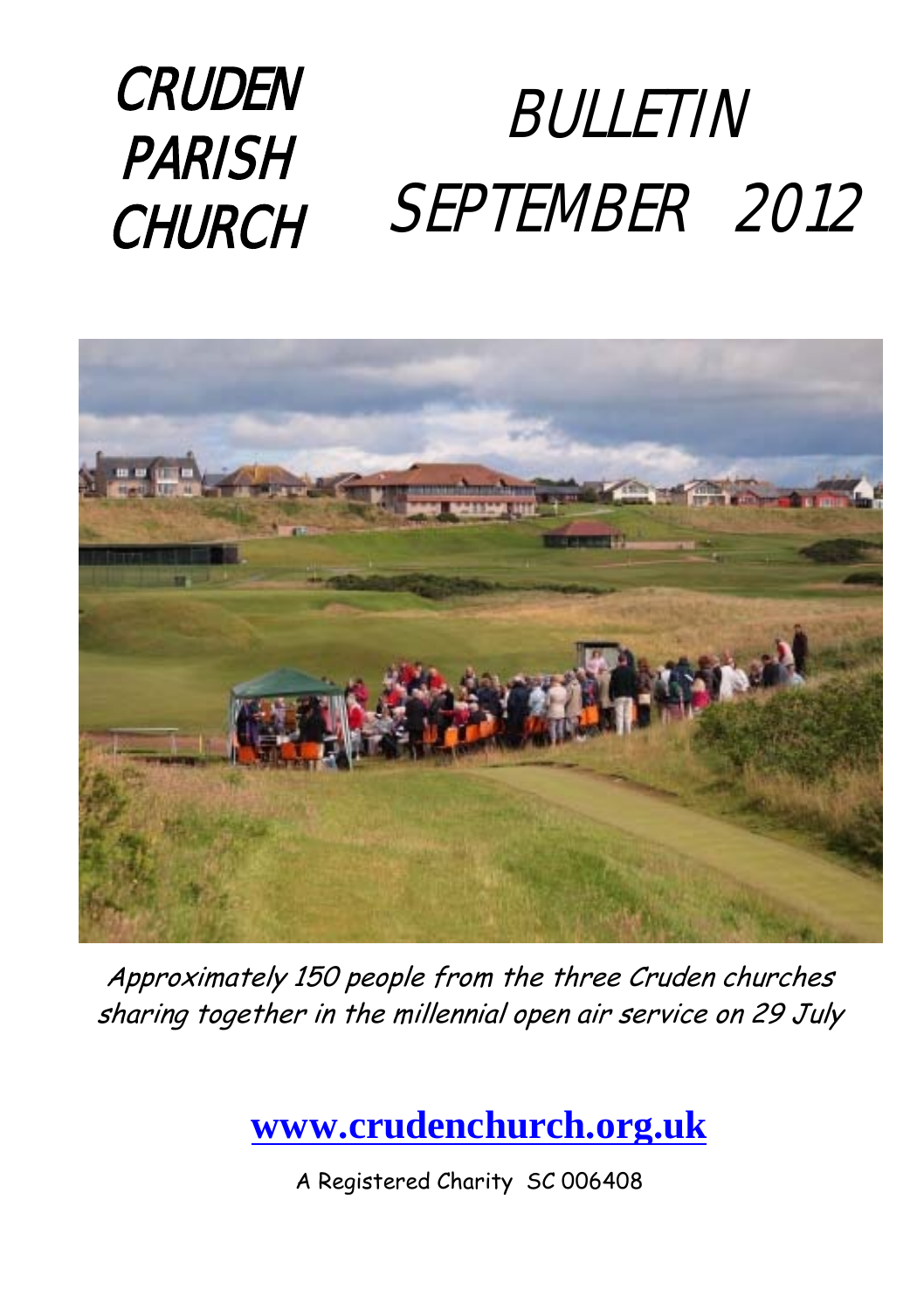# **DIARY DATES**

# **SEPTEMBER 2012**

### EACH WEEK

Sundays 10.00 am Children's Sunday Club in the Old Church & Stables

| Sunday 2nd                 | $\mathcal{L}$    | <b>MORNING SERVICE</b> 10.00 am<br>Service conducted by the Rev Fred Coutts<br>Cake Stall in Hall after the service |                                | Church             |
|----------------------------|------------------|---------------------------------------------------------------------------------------------------------------------|--------------------------------|--------------------|
| Wednesday 5th:             |                  | Coffee and Chat                                                                                                     | $10.30$ am                     | Old Hall           |
| Sunday 9th                 |                  | <b>MORNING SERVICE</b> 10.00 am<br>Service conducted by the Rev Fred Coutts                                         |                                | <b>Church</b>      |
|                            |                  | Monday 10th : Watch and Talk Group 7.30 pm                                                                          | Burnview, Main St., Cruden Bay |                    |
| Saturday 15th :            |                  | COFFEE MORNING $10 \text{ am} - 12 \text{ noon}$<br>in aid of Malawi and Mission Aviation Fellowship                |                                | Hall               |
|                            |                  | Sunday 16th : MORNING SERVICE<br>Cruden Church Walk                                                                 | $10.00$ am<br>$11.30$ am       | Church<br>Tolquhon |
| Monday 17th : Kirk Session |                  |                                                                                                                     | $7.30 \text{ pm}$              | Hall               |
| Sunday 23rd                | $\mathbb{R}^{n}$ | <b>MORNING SERVICE</b>                                                                                              | 10.00a                         | Church             |

Monday 24th : Guild 7.30 pm Old Hall

Sunday 30th : **MORNING SERVICE** 10.00 a Church  **SACRAMENT OF HOLY COMMUNION** Service conducted by the Rev Fred Coutts

> The Minister will be on holiday from 28 August to 12 September, and then from 25 September to 12 October. For both periods, pulpit supply and pastoral cover will be provided by the Rev Fred Coutts who can be contacted on 01779 841320.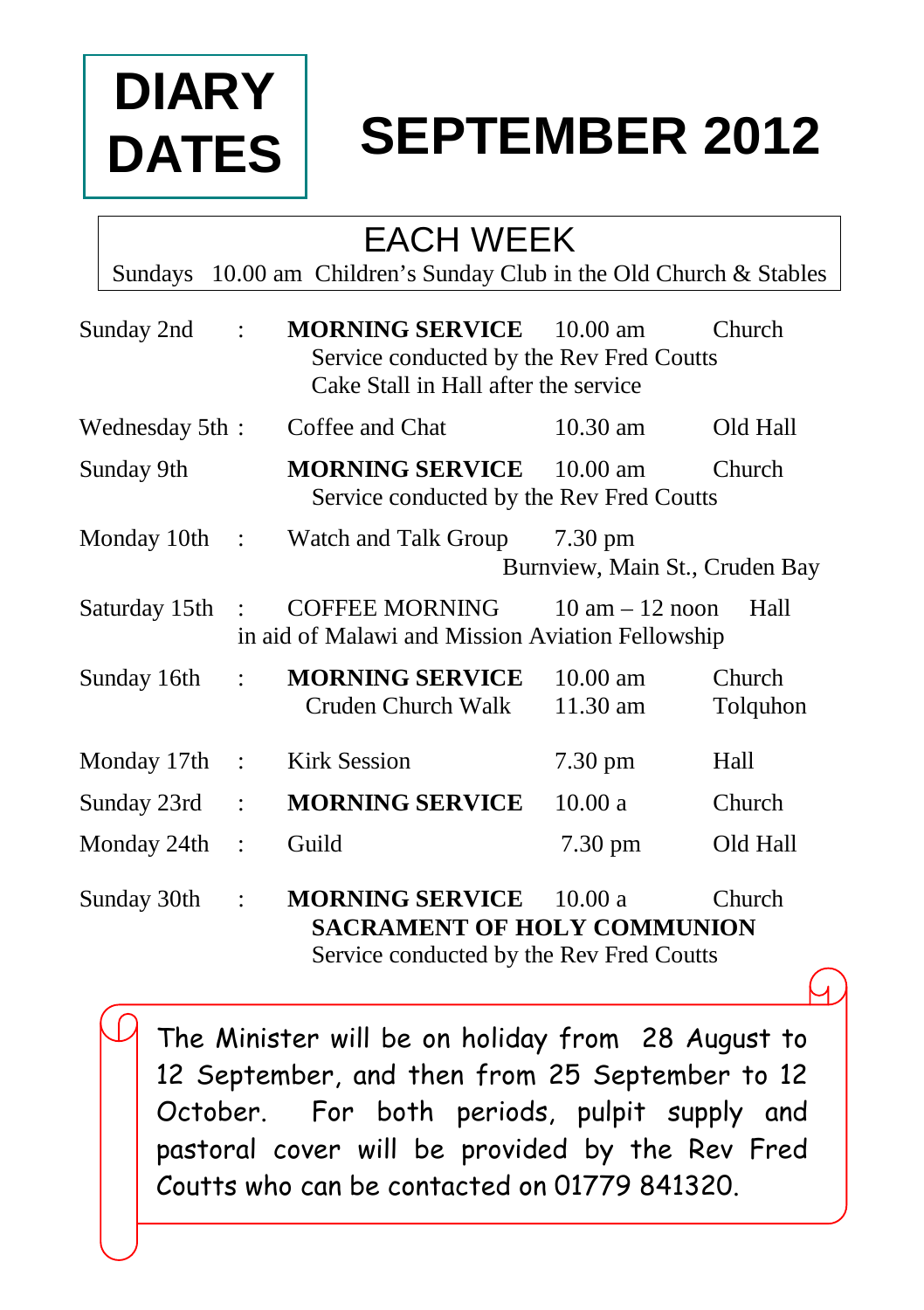# **PARISH REGISTER**

\*denotes Cruden Parish Church member

#### **BAPTISMS**

Sophie Elizabeth Siddle, Sandray Lodge, Upper Mossend, Hatton. Isla Eve Gaskill, 8 Manse Terrace, Hatton.

#### **WEDDING**

**7 July** Richard Winton & Christine Chalmers, 35 Manse Road, **Hatton** 

#### **DEATHS**

\*Mr Thomas Duncan, 4 Aulton Cottages, Cruden Bay. Mr Thomas Sutton, 11 Castlewoods, Cruden Bay Mr Alexander Watson, Sunnybank Care Home, Cruden bay

#### **NEW MEMBERS**

Mr & Mrs Gaskill, 8 Manse Terrace, Hatton Ms Irene Triplow-Siddle, Sandray Lodge, Upper Mossend, Hatton.

# COMMUNION **VALUE** 10 am



HOLY 30 September

**Duty Elders** Beatrice Fawkes, Betty May, Peter Slamaker, Sandy Smith, Robert Petticrew, Betty Smith, Mary Bratton, Irene Will, Shonah Taylor, Robert Esson

### CHANGE **- THE HYMNBOOK TO BE USED FOR ALL OF SEPTEMBER WILL BE CH4**

THE NEXT ISSUE OF THE BULLETIN WILL COME OUT ON **30 SEPTEMBER**. Copy for inclusion to be handed in (preferably by email) to the Manse as soon as possible.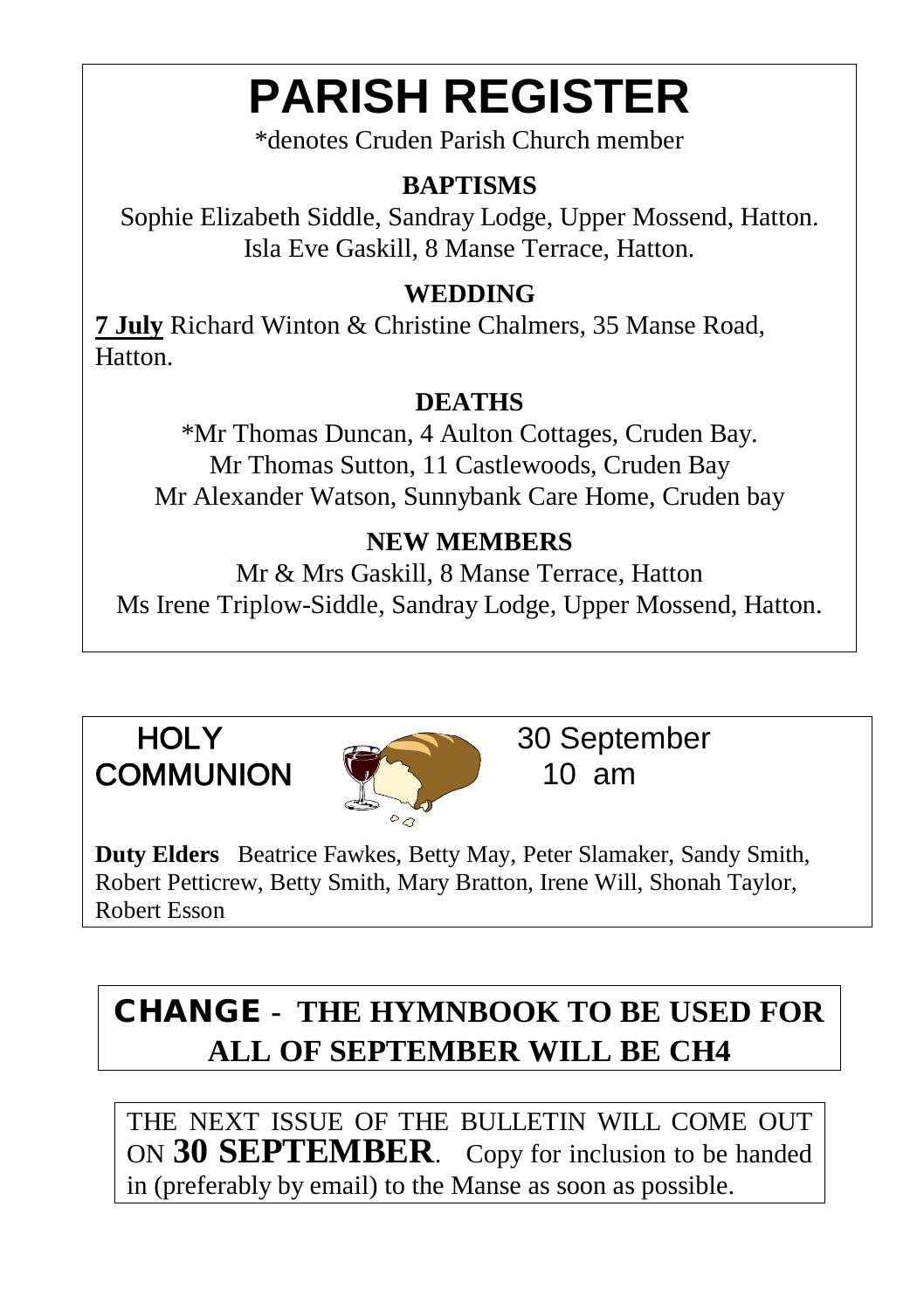## SUNDAY MORNING DUTIES 10 am

| <b>Date</b> | <b>Door</b>                                 | <b>Flowers</b>         | <b>Teas</b>                                      | <b>Junior Church</b>                                    |
|-------------|---------------------------------------------|------------------------|--------------------------------------------------|---------------------------------------------------------|
| 2 Sept      | <b>Marilyn Samways</b><br>Shonah Taylor     | Anne Smith             | Margaret Adams<br>Norma Forman                   | Karla Buswell<br>Helen Smith<br>Irene Siddle            |
| 9 Sept      | Mary Bratton<br>Rosemary Reid               | Anne McNaughton        | <b>Elizabeth Bruce</b><br><b>Betty Forrester</b> | Katherine Hyman<br>Maureen Reid<br>Brenda Cadger        |
| 16 Sept     | Mary Bratton<br>Rosemary Reid               |                        | <b>Alison Neilson</b><br>Lewis McKechnie         | Karla Buswell<br>Helen Smith<br>Irene Siddle            |
| 23 Sept     | Iris Durno<br>Lewis McKechnie               | Jean Beedie            | Anne Cadey<br>Doreen Buchan                      | Katherine Hyman<br>Maureen Reid<br><b>Brenda Cadger</b> |
| 30 Sept     | Iris Durno<br>Lewis McKechnie               | <b>Marilyn Samways</b> | <b>Mary Bratton</b><br><b>Betty Morris</b>       | Karla Buswell<br>Helen Smith<br>Irene Siddle            |
| 7 Oct       | Dorothy Cruickshank<br><b>Betty May</b>     | Rosemary Reid          | Liz Carnie<br><b>Sharon Clark</b>                | Katherine Hyman<br>Maureen Reid<br>Brenda Cadger        |
| $14$ Oct    | Dorothy Cruickshank<br><b>Betty May</b>     | Marine Bruce           | Kathleen Craig<br>Rosemary Reid                  | No Junior Church                                        |
| 21 Oct      | Debbie Mackintosh<br><b>Betty Forrester</b> | Joyce Willox           | Dorothy Cruickshank<br>Helen Cay                 | No Junior Church                                        |
| 28 Oct      | Debbie Mackintosh<br><b>Betty Forrester</b> | Muriel Cantlay         | <b>Irene Stott</b><br>Fiona Stephen              | No Junior Church                                        |

# WATCH AND TALK GROUP

The first meeting of the Watch and Talk Group for the new session will be on Monday 10 September at 7.30 pm and once again Marilyn Samways has kindly agreed to host it at 3 Main Street, Cruden Bay. All former members, and any one else who may be interested, can be assured of a very warm welcome.

*Annette Garden*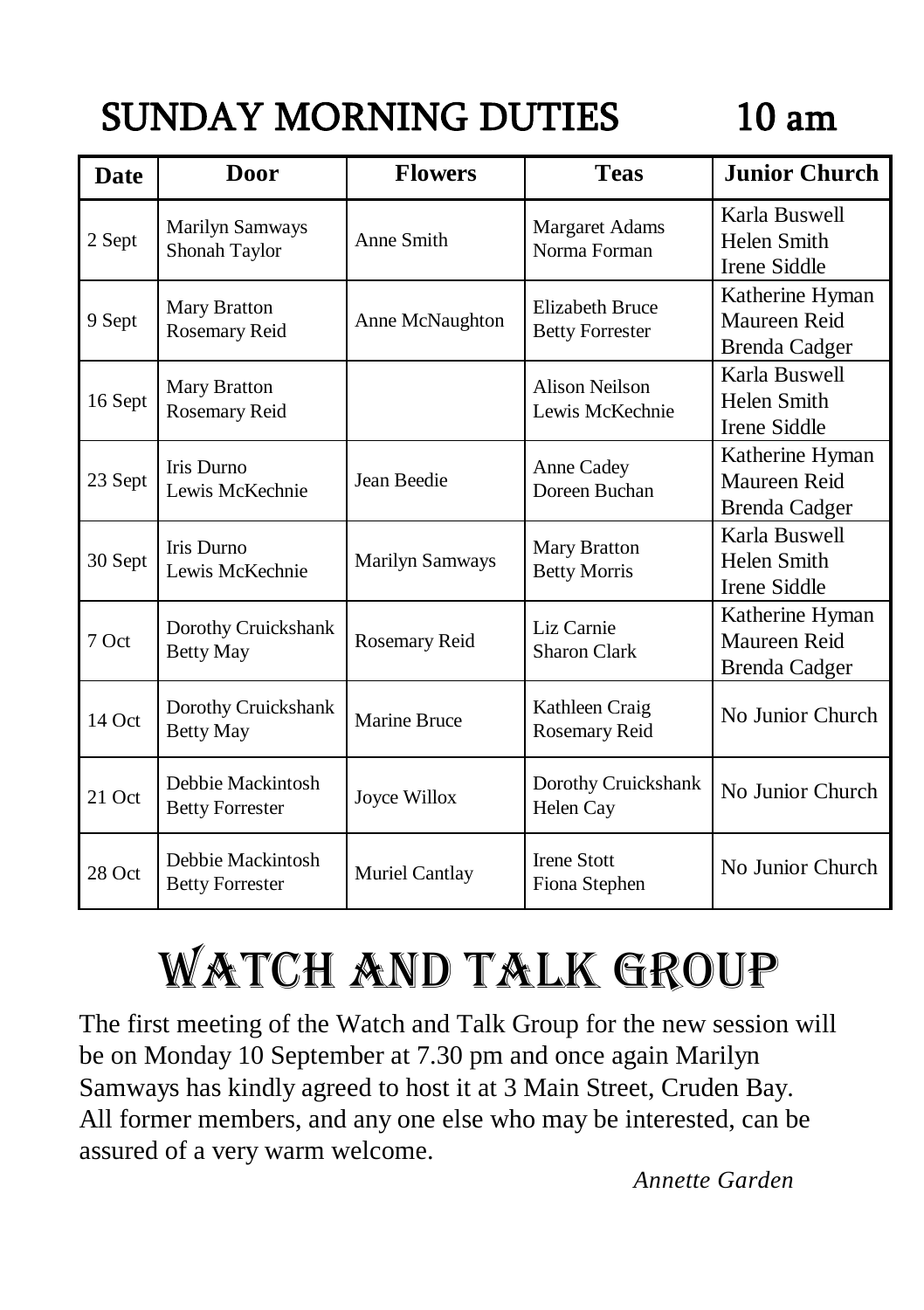## FROM THE MINISTER 16 August 2012

Dear Friends

#### **MESSY CHURCH A NEW INITIATIVE OF CRUDEN CHURCH**

It is an unlikely name for an initiative being taken up by many churches, but Messy Church is a reaching out to those, especially the young, for whom church is not and will not be a part of their Sunday morning. Several churches in our area have started a Messy Church, usually on a midweek afternoon after school where children come along only if accompanied by an adult. All round the country there have been positive reports on the success of these ventures. Look out for further details about Messy Church in Cruden starting in October.

#### **WINDOWS PROJECT**

Having successfully replaced the two temporary windows in the Old Church, we are applying, through our architect, for permission to replace further windows. A very generous person has offered to fund the replacement of the large window between the two doors. Fundraising will continue to back up future applications for grants. In that respect you may be interested in the calendar pictured on the next page of this Bulletin.

#### **WEST CHURCH**

At long last the Council have granted the outline planning permission for our ground at the West Church in Hatton. The Kirk Session now requires to take a decision about placing the site on the market.

#### **2012 CELEBRATION**

The open air service on St Olaf's day at St Olaf's Well was an outstanding success according to everyone who has spoken to me about it. The weather was kind to us and approximately 150 people en joyed the service led by Bishop Bob Gillies. Pictures can be viewed on our website. Next comes the Flower Festival (in two days' time as I write this) and then later, in October, we have a visit from the Moderator of the General Assembly to round off our millennial celebration.

Your friend and minister

Rodges Nailson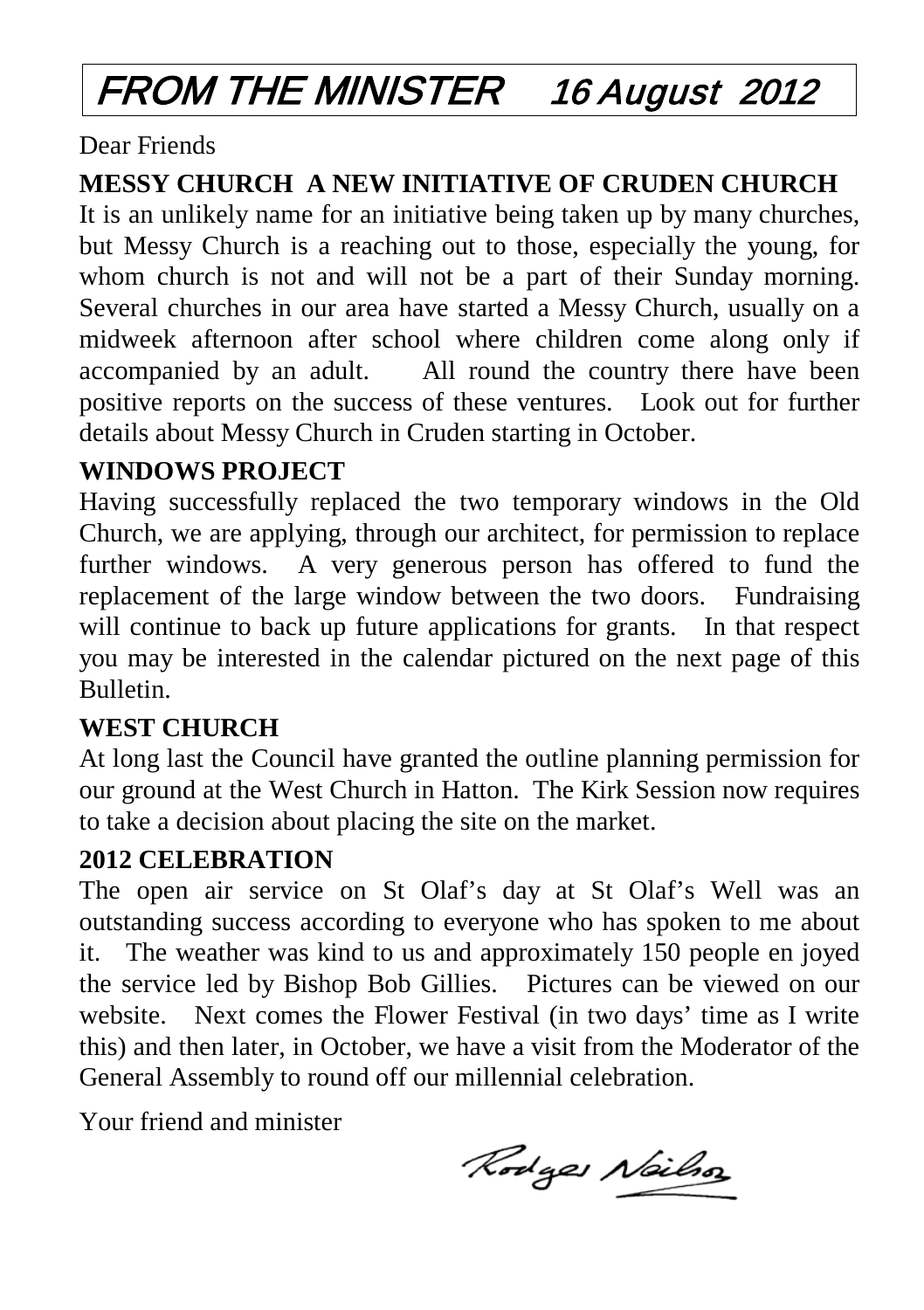

to **Mrs Margaret Cruickshank, 12 Manse Road, Hatton** who will be celebrating her 80th Birthday this month.

to **Mr & Mrs Beattie, 19 Slains Crescent, Cruden Bay,** who will be celebrating their golden Wedding this month.

to **Mr & Mrs Bateman, 100 Braehead Drive, Cruden Bay,** who will be celebrating their Ruby Wedding this month.

to **Mr & Mrs Smith, 2 McKenzie Crescent, Peterhead** who will be celebrating their Silver Wedding this month.

The minister would welcome, in writing please, any news for this feature in the Bulletin. He feels that it should not simply be a list of anniversaries and birthdays.

### AVAILABLE FROM SEPTEMBER



**Cruden Country** Calendar 2013 Sold in aid of the Cruden **Church Windows Fund**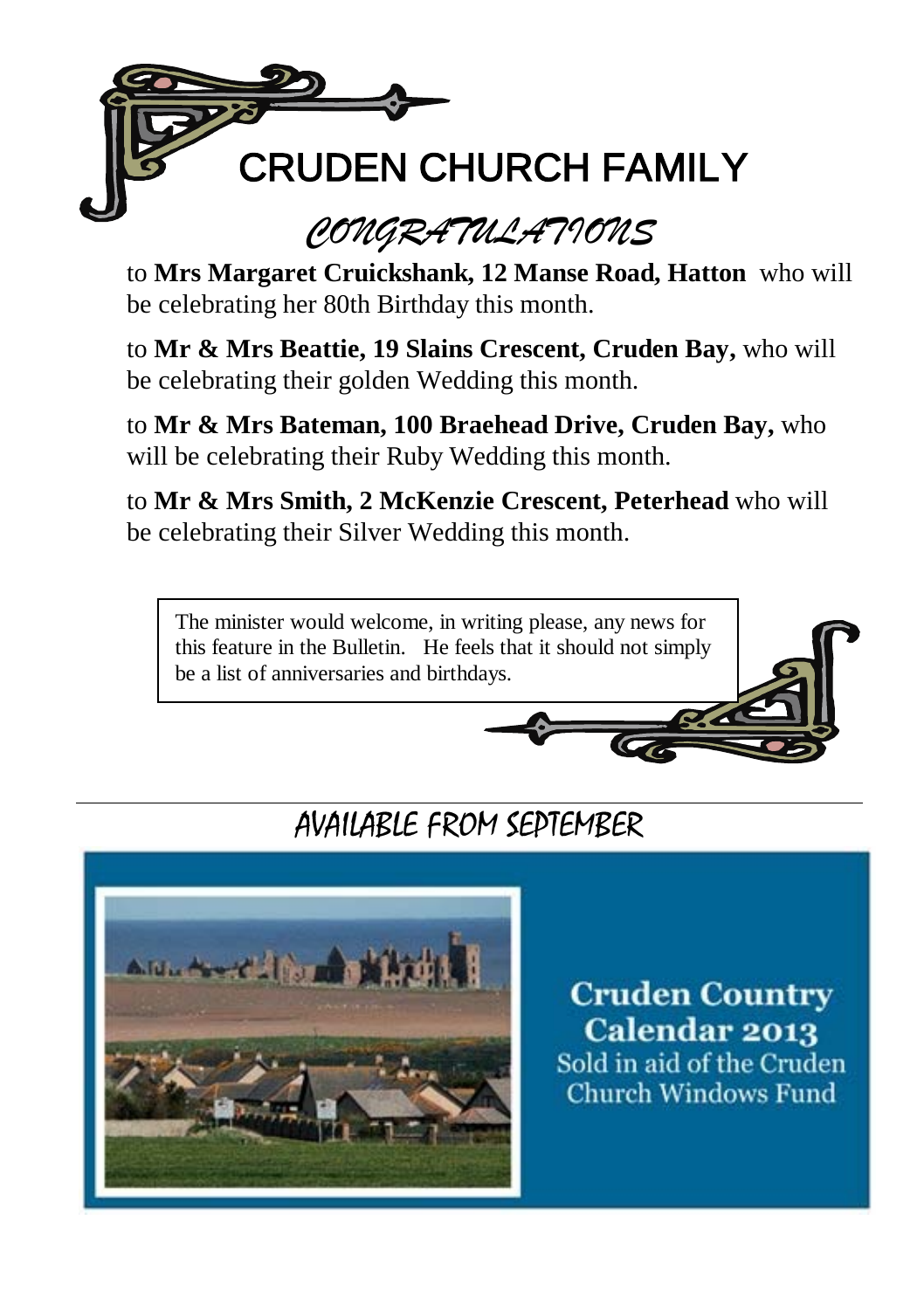#### **VISION STATEMENT OF CRUDEN PARISH CHURCH**

In Cruden Parish Church we are committed to providing regular and meaningful worship within the tradition of the Church of Scotland and as part of the worldwide Church of Jesus Christ.

We will use, through Christian fellowship and education, our God given resources, which are rich and varied, to encourage the development of Christian faith and practice in all ages and groups within the church and the community.

We will let our awareness of the needs of the congregation, the community and the world direct our church life and the activities and projects we will support.

*Members might be interested to know how we endeavor to fulfil the third paragraph in our Vision Statement with particular reference to the world at large. This centre page spread will show you.*

*CHRISTIAN AID The final figure sent to Christian Aid after Christian Aid Week was an excellent £3,380. Well done the people of Cruden!*

### COFFEE MORNING IN AID OF

### MALAWI & MISSION AVIATION FELLOWSHIP

*The Church continues to support work at Ekwendeni Hospital in Malawi and any support given is always gratefully received.*

*Mission Aviation Fellowship exists to deliver aid both spiritual and physical to people living in some of the remotest and isolated communities in the world through the use of light aircraft.*

*Why not come along to the Church Hall on Saturday 15th September from 10.00am till noon and discover more about Mission work in the wider world. Tickets price £3.00 are available from Annette Garden and Robert Esson to whom prizes for tombola and raffle can be given.*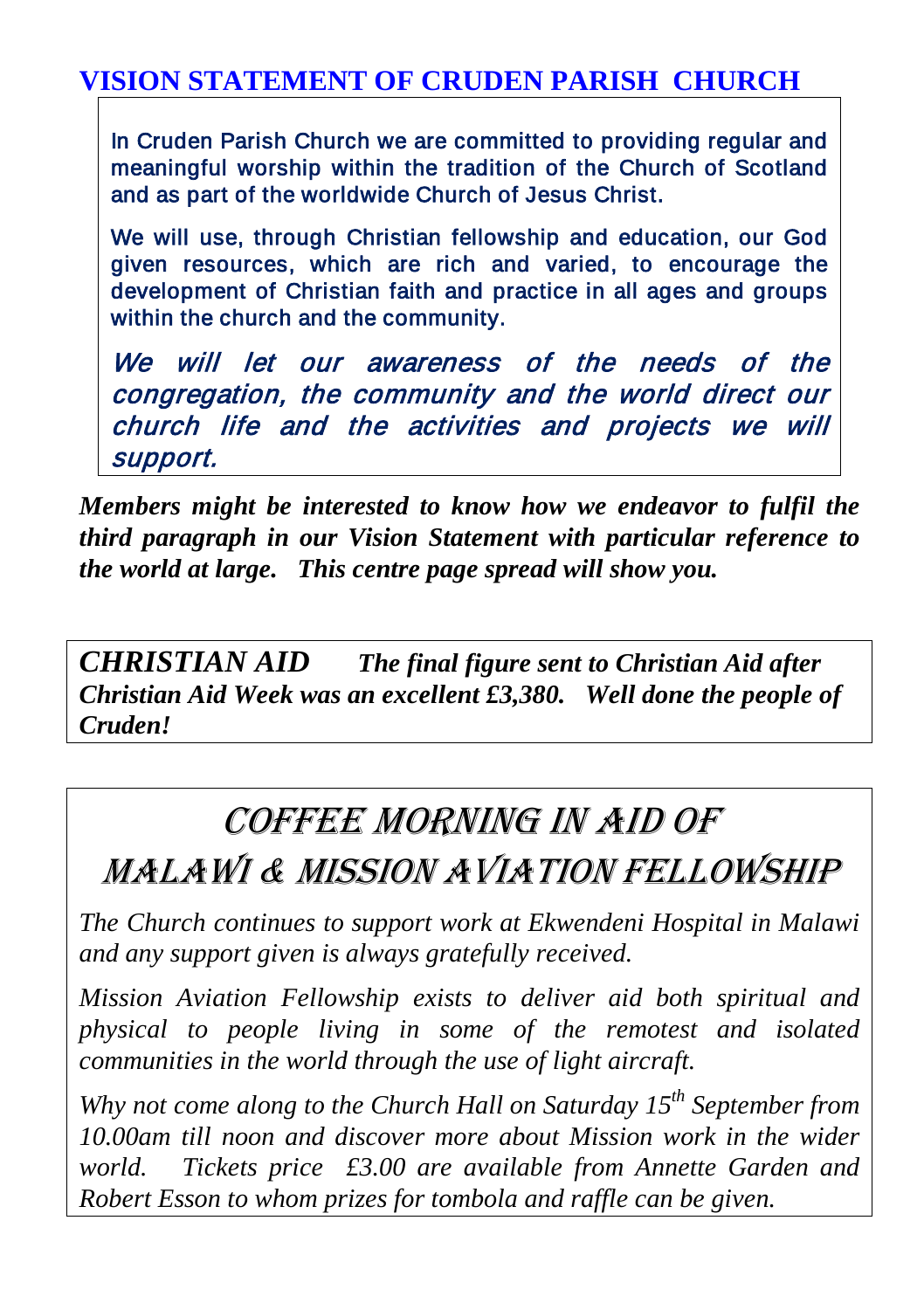*On behalf of the Kirk Session, one off our elders, Betty May has entered into correspondence with MPHATSO NGULUWE, Director of Malawi's Livingston Synod Aids Project (LISAP), who succeeded our previous Missionary Partner, Andy Gaston, in this responsible position. This will enable us to continue our support in a knowledgeable way*

# CHRISTMAS SHOEBOX APPEAL

Can you help us brighten some ones Christmas? Please read the enclosed leaflet, look out a shoebox and take time to do some shopping. The leaflet gives details of things you can include. Parcels can be left with Rosemary Reid, 11 Manse Rd Hatton or brought to the church.

# **Closing date for parcels 31/10/2012**

## Support To Malawi

*Our Church continued to donate to Ekwendeni Hospital during 2011 and 20 boxes and a suitcase filled with sheets were sent via the Blytheswood van. A donation of £100 was given to the Raven Trust to recognise their work in transporting goods to Africa and our Treasurer received a letter of thanks. This year we have sent a further 8 boxes, and, in response to the Bed Linen Appeal initiated by Robert Esson, bed linen to the value of £136. 90 was sent to Ekwendeni Hospital. The Church has also donated £500 to LISAP (Livingstonia Synod Aids Project)*

*A grateful thanks goes to all those who so faithfully provide the goods with which we fill the boxes, in particular the ladies who knit baby jackets, blankets, hats and gloves for older children,*

*The Raven Trust identifies the following needs for the hospital - hand tools, text books for nurses and agriculture students, marigold gloves, sheets and blankets in good condition. If anyone would like to donate knitting wool we would be grateful.*

*2012 could be the year in which we don't just maintain our support for Ekwendeni but increase it. The need is great. Please remember in your prayers those who work in the hospital and those who rely on all that the hospital provides.*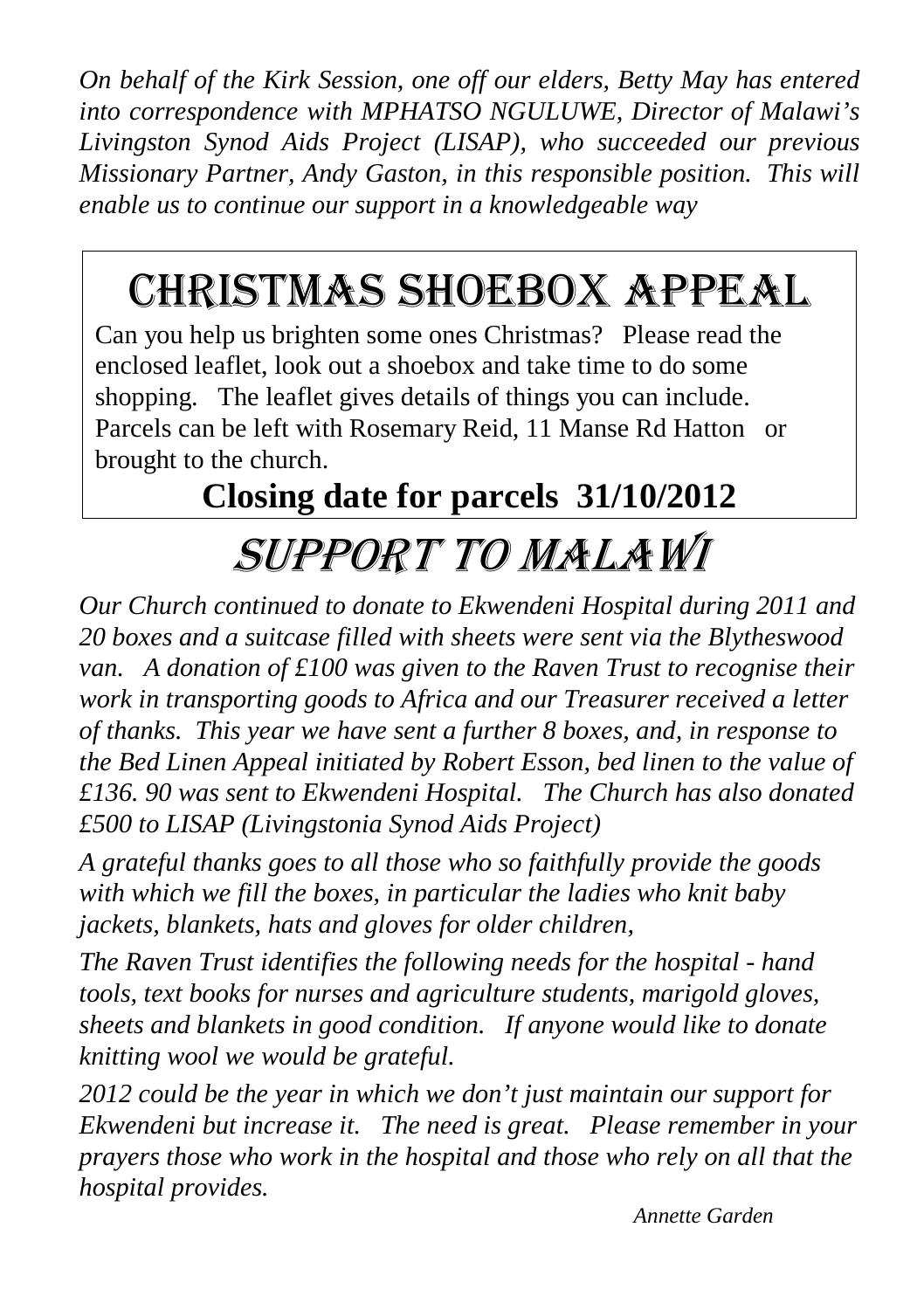## Cruden CHURCHes WALKing group 16 June – THE GORDON WAY

Our group of 6 gathered at Hatton and after a discussion on the 'the challenging nature' and profile of the route and weather conditions we opted for the eastmost section of six and a half miles rather than the slog of the whole eleven miles. After dropping some of us off at the Bennachie Visitor centre our drivers did a circuit of the hill, heading south past the Lords Throat and Glenton to drop 1 car at the informal car park at Towmill on the 8992 and return past the Maiden Stone to our starting point.

A steady climb along well-marked paths took us up through the forest and clear of the trees at the long disused Pitgaveny quarry. A steep rocky section, negotiated with sticks, took us on to the shoulder of the hill from where we had excellent views of Millstone Hill and the Vale of Alford to the south, the tops of Oxen Crag and Mither Tap remaining shrouded in mist behind us. A couple of fledglings inadvertently flushed out by us on to the path escaped into the undergrowth again, their mottled plumage perfect camouflage against the heather.

A lack of signage at n couple of points on the route caused us a little hesitation but after consultation with maps and each other, we continued confidently. The forest track gave way to rough grassland for the last mile and we squelched through whins and broom to the 8992 and our transport, leaving Priests' Wood and Sluie Hill for another day. We rounded off our trip with coffee and cakes at the Inverurie Garden centre before heading home.

### 22 July – balmedie to newburgh

With the blustery wind behind us, we set off from the picnic area at Balmedie Country Park through the extensive dune system to the shoreline. We were pleased to welcome Robert Petticrew's youngest sister, Ruth, over on holiday, and we were also accompanied by Alison's dog, Molly, who gave everyone she met a tail-wagging greeting. After all the publicity about the Trump golf course, we decided to have a look at it ourselves and clambered up the dunes, first at the south most green where a couple of Americans were putting out, then just north of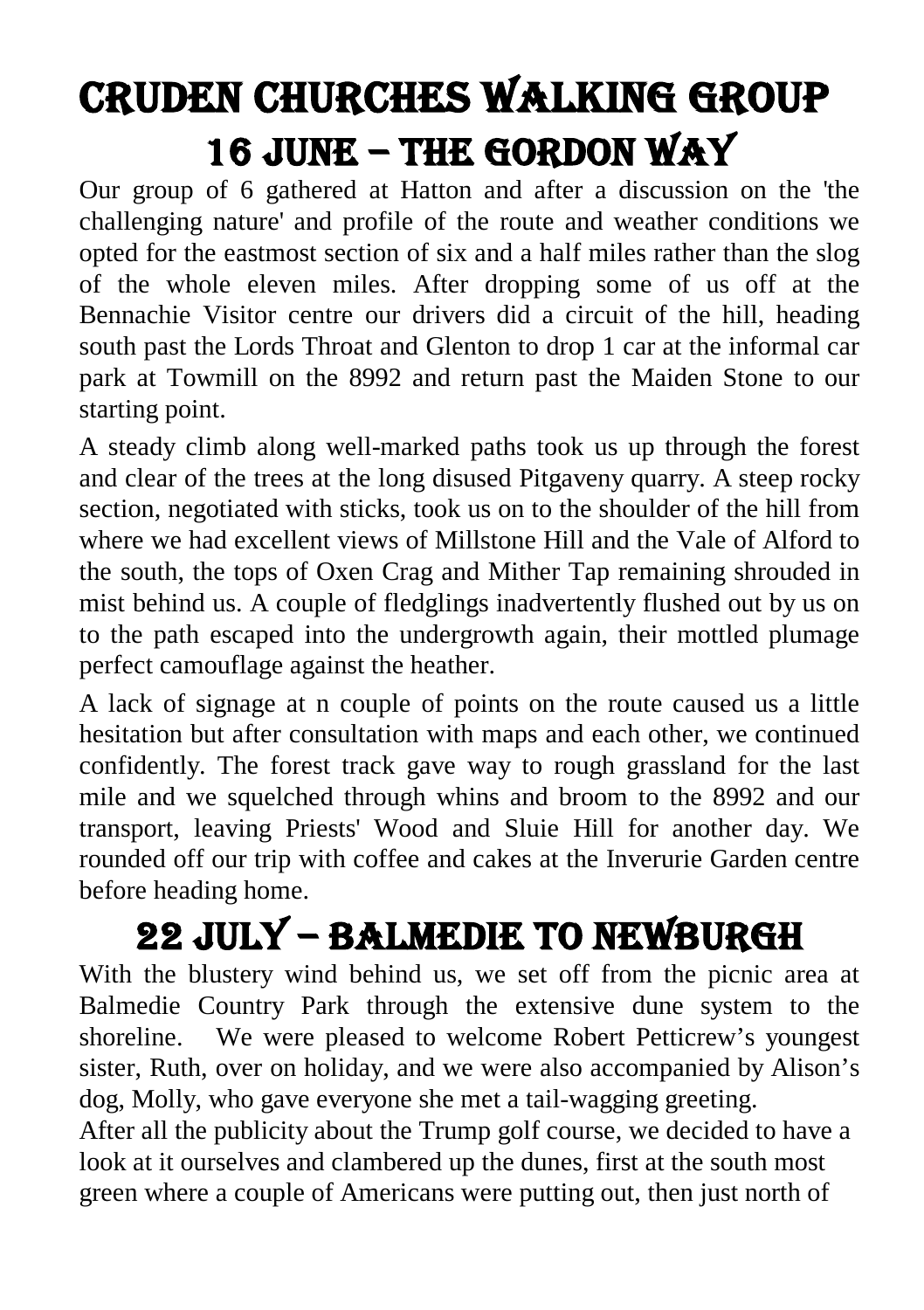the temporary clubhouse, the local coastguard station there a prominent feature behind the undulating fairways.

As we neared the Ythan Estuary at Newburgh, the incoming tide continued to sweep in forcing us up onto heavy going soft sand. The beach there was crowded with anglers, bird watchers and picnicking families enjoying the sunshine and the spectacle of seals bobbing in the water. We were "signed in" to the imposing Newburgh on Ythan golf clubhouse for coffees (no eats!) before heading home.

## 22 July – GLENLIVET

On returning to Glenlivet Estate after a 6 year gap, the group enjoyed the same beautiful sunshine as last time. The attractive low level Livet Path split neatly into three sections, the first along the river with expansive views over the Ladder Hills, the second over the moorland Braes along the "smuggler's path" where a Golden Plover sat on a tussock close enough and long enough for all of us to have a good look at it before flying off, its white underwings clearly visible as it rose. The last section contoured round the Bochel where the grassy sheep track gave way to a ploughed field! and back to our starting point at Allanread.

We enjoyed a leisurely picnic lunch there, serenaded by a tuneful Willow Warbler, then headed on to the nearby Clash Wood walk, a short attractive forest walk with open views over the surrounding countryside, and on the last downhill stretch, through a break in the trees, a glimpse of the craggy Ben Rinnes.

We stopped at the recently opened Glassware and Coffee Shop in Dufftown for tea before heading home, considering that perhaps next year we might return to the area to do part of the Tomintoul spur of the Speyside Way

*Margaret Wisely*

### CRUDEN GUILD

The Guild begin their new session on 24 September at 7.30 pm in the Old Church Hall when our minister will conduct a Face-to-Face interview with Eilidh Whiteford, MP. Former and new members will be made most welcome.